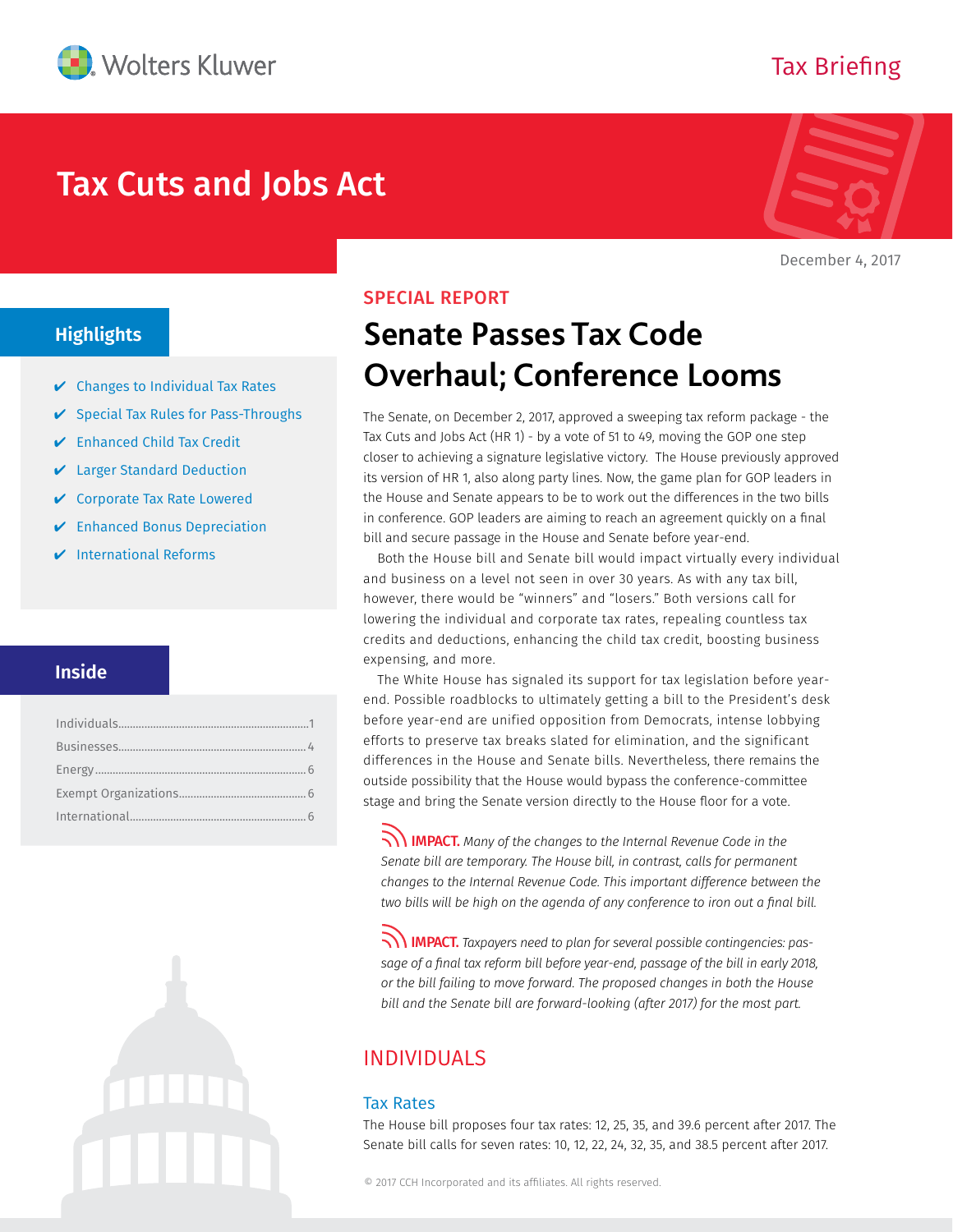Under current law, individual income tax rates are 10, 15, 25, 28, 33, 35, and 39.6 percent.

IMPACT. *The rate changes in the Senate bill would expire after 2025. The House bill proposes permanent changes.*

COMMENT. *The Trump/GOP Tax Reform Framework released in September contained a threebracket structure of 12, 25, and 35 percent. The House bill would keep the current top rate of 39.6 percent. The Senate bill calls for a top rate of 38.5 percent.*

IMPACT. *The House bill and the Senate bill include proposed income ranges for their respective proposed brackets.*

#### Proposed House Bill Brackets

Proposed Senate Bill Brackets

| Rate  | <b>Joint Return</b>     | <b>Individual Return</b> |
|-------|-------------------------|--------------------------|
| 12%   | $$0 - $90,000$          | $$0 - $45,000$           |
| 25%   | \$90,000 - \$260,000    | \$45,000 - \$200,000     |
| 35%   | \$260,000 - \$1 million | \$200,000 - \$500,000    |
| 39.6% | over \$1 million        | over \$500,000           |

| Rate  | <b>Joint Return</b>     | <b>Individual Return</b> |  |
|-------|-------------------------|--------------------------|--|
| 10%   | $$0 - $19,050$          | $$0 - $9,525$            |  |
| 12%   | \$19,050 - \$77,400     | \$9,525 - \$38,700       |  |
| 22%   | \$77,400 - \$140,000    | \$38,700 - \$70,000      |  |
| 24%   | \$140,000 - \$320,000   | \$70,000 - \$160,000     |  |
| 32%   | \$320,000 - \$400,000   | \$160,000 - \$200,000    |  |
| 35%   | \$400,000 - \$1 million | $$200,000 - $500,000$    |  |
| 38.5% | over \$1 million        | over \$500,000           |  |

IMPACT. *Under both the House bill and the Senate bill, income levels would be indexed for inflation for a "chained CPI" instead of CPI.* 

IMPACT. *Under the House bill, the benefit of the 12-percent rate would be phased out for taxpayers in the 39.6-percent bracket.*

COMMENT. *Neither the House nor the Senate bill changes the current tax treatment of qualified dividends and capital gains.*

IMPACT. *The House bill and the Senate bill do not repeal the Affordable Care Act's taxes. Left*  *untouched are the net investment income (NII) tax, the additional Medicare tax, the medical device excise tax, and more.* 

## Standard Deduction

The House bill calls for a near doubling of the standard deduction to \$24,400 for married filing jointly and \$12,200 for single filers, as adjusted for inflation using a chained CPI for 2018. Heads-of-households could claim a standard deduction of \$18,300. Similarly, the Senate bill calls for these amounts to be \$24,000, \$12,000, and \$18,000, respectively, but only temporarily. Under current law, the standard deduction absent any changes will be \$13,000 for joint filers, \$9,550 for heads of households, and \$6,500 for single filers. The Senate bill would retain the additional standard deduction for the elderly and blind.

IMPACT. *One goal of a higher standard deduction is to simplify tax filing through cutting, by more than half, those taxpayers who would otherwise do better itemizing deductions. Of course, that group would realize less of a net tax benefit than those taxpayers who do not now itemize. Supporters argue that, in addition to simplification, it effectively creates a more broadly applicable "zero tax bracket" for taxpayers earning less than the standard deduction amount.*

IMPACT. *The doubling of the standard deduction would effectively eliminate most individuals from claiming itemized deductions other than higher-income taxpayers. For example, if the standard deduction for married filing jointly is \$24,400, as under the House bill, then for the vast majority of individuals, only those with allowable mortgage interest, property taxes, and charitable deductions in excess of \$24,400 would claim them as itemized deductions. With fewer individuals claiming those deductions, this could have broad impact on both real estate prices and charitable organizations despite retaining those two deductions, in modified form.*

IMPACT. *Both the House bill and the Senate bill eliminate the deduction for personal exemptions and the personal exemption phase-out. That repeal, as scored by the Joint Committee on Taxation, would raise between \$1.22 trillion and \$1.56 trillion in revenue over the next ten years (depending upon whether a 2025 sunset to repeal is triggered). That repeal would reduce the net benefit of the standard deduction for most taxpayers. An enhanced child*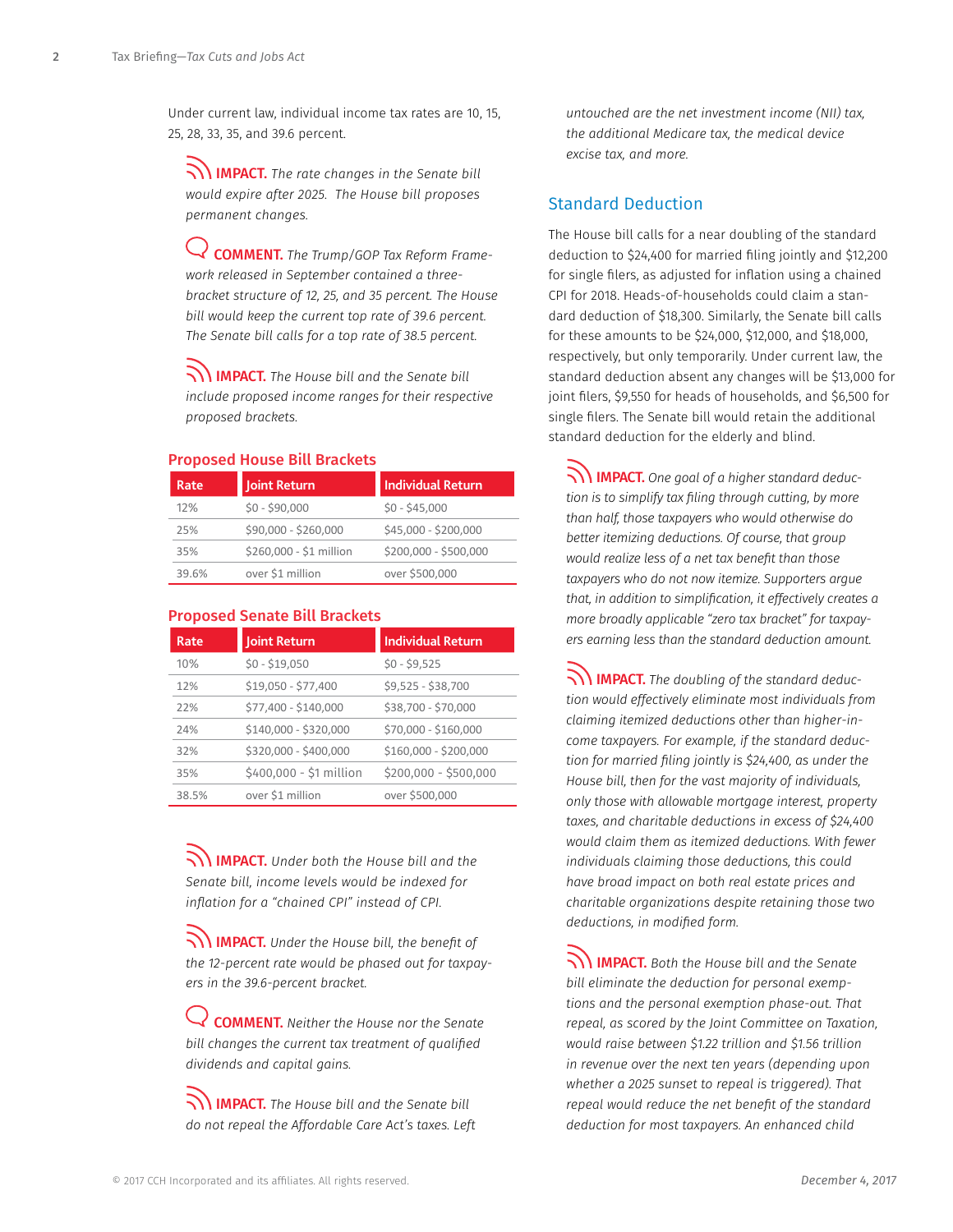*and family tax credit is positioned to make up some of the difference, being scored at saving taxpayers between \$584 million and \$640 million for the Senate and House bills, respectively.*

## Deductions and Credits

Both the House bill and Senate bill would make significant changes to some popular individual credits and deductions. The changes in the Senate bill, however, generally would be temporary, expiring after 2025 in order to keep overall revenue costs for the bill within budgetary constraints.

IMPACT. *The loss of many itemized deductions would channel an even greater number of taxpayers to the standard deduction. Big losers may include state and local governments that depend upon the federal itemized deductions for state and local income taxes and real estate taxes as an indirect subsidy for those taxes. Limitations on the mortgage interest deduction would also likely hurt the housing industry. Second-home properties would also take a hit under the House bill after the November 2, 2017 cut-off date covering new mortgages.*

The home mortgage interest deduction would be retained, but modified under both bills. For most debt incurred after the proposed effective date of November 2, 2017, the current \$1 million limitation would be reduced to \$500,000 under the House bill. The House bill would also eliminate the mortgage deduction for second homes under the November 2, 2017 cut-off date. The Senate bill retains the home mortgage interest deduction, but both the House and Senate bills would eliminate the home equity interest deduction.

Under both the House and Senate bills, the deduction for state and local income taxes would be repealed (with the Senate bill technically reinstating this deduction under its sunset provision). Similarly, taxpayers would no longer be able to elect to deduct state and local sales taxes in lieu of state and local income taxes. Property taxes up to \$10,000 could be deducted under the House bill. The Senate bill also provides a carve-out for property taxes.

The House bill repeals the medical expense deduction. The Senate bill preserves the medical expense deduction and temporarily lowers the AGI threshold to 7.5 percent (the pre-ACA threshold).

IMPACT. *Once again, the concessions for retaining some deductions are valuable only to those taxpayers who would do better continuing to itemize deductions than taking the higher standard deduction.*



Personal exemptions

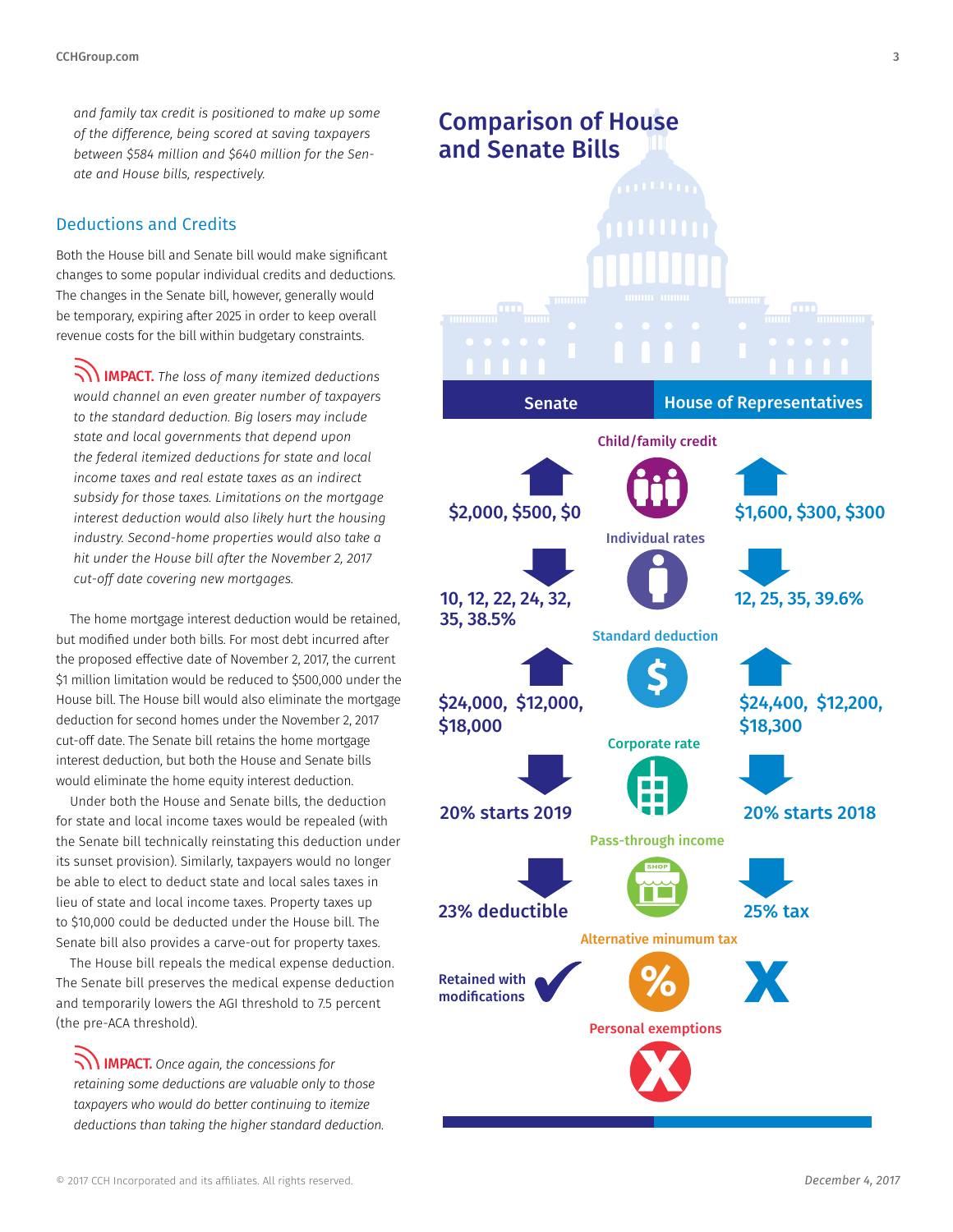## <span id="page-3-0"></span>Family Incentives

Under the House bill, the child tax credit would increase to \$1,600 from its current \$1,000 level and expanded to children under the age of 17. A temporary credit of \$300 would be allowed for non-child dependents. The Senate bill would temporarily increase the child tax credit to \$2,000 (of which \$1,000 would be refundable), expand it to children under the age of 18, and allow a \$500 credit for non-child dependents.

Under the House bill, a temporary family flexibility credit of \$300 would also be allowed with respect to the taxpayer (each spouse in the case of a joint return) who is neither a child nor a non-child dependent, irrespective of whether he or she has children or a non-child dependent.

IMPACT. *Under the House bill, the phase out for the combined child credit, the non-child dependent credit, and the credit for a non-child or non-child dependent would increase to \$230,000 for married couples filing joint returns and \$115,000 for single individuals. Under the Senate bill, these amounts are increased to a flat \$500,000 for both joint and single filers. The current phase-out levels for the child tax credit are set at \$75,000 and \$110,000, respectively.*

Both the House bill and the Senate bill preserve the adoption credit. The House bill and the Senate bill also retain the earned income tax credit (EITC).

#### Education

The House bill would consolidate the American Opportunity Tax Credit (AOTC) and Lifetime Learning Credit after 2017. The Senate bill makes no changes to these education credits.

The House bill would repeal the student loan interest deduction. The Senate bill would retain the student loan interest deduction. Neither bill revives the tuition and fees deduction, which expired after 2016.

Comment. *The Senate bill would double the deduction to \$500 for educator expenses while the House would repeal the deduction. The Senate bill would also exclude from income debt forgiveness on student loans discharged on account of death or disability.* 

#### Retirement

The House bill generally retains the current rules for 401(k) and other retirement plans. However, the House bill would repeal the rule allowing taxpayers to recharacterize Roth IRA contributions as traditional IRA contributions and the rule allowing conversion of a traditional IRA to a Roth IRA. Rules for hardship distributions would be modified, among other changes.

COMMENT. *Initial proposals for more extensive changes to retirement plans to generate revenues appear to be off the table, at least for now. These proposals could resurface if lawmakers look for revenue raisers to help offset the cost of the tax cuts.*

## Federal Estate Tax

The House bill calls for first doubling the federal estate tax exemption and later eliminating the estate tax after 2024. The Senate bill would keep the federal estate tax but would temporarily double the current exemption through 2025.

COMMENT. *The current maximum federal estate tax rate is 40 percent with an inflationadjusted \$5 million exclusion (\$5.49 million in 2017), which married couples can combine for a \$10 million exclusion (\$10.98 million in 2017).*

## Alternative Minimum Tax

The House bill, but not the Senate bill, abolishes the individual AMT. The Senate bill retains it but with higher exemption amounts.

#### Affordable Care Act

The Senate bill repeals the Affordable Care Act (ACA) individual shared responsibility requirement after 2018, making the payment amount \$0. The House bill makes no changes to the ACA's individual mandate.

COMMENT. *The IRS has cautioned that, under current law, for tax year 2017, it will not consider a return complete and accurate if the taxpayer does not report full-year coverage, claim a coverage exemption, or report a shared responsibility payment on the return.*

# **BUSINESSES**

### Corporate Taxes

The House bill calls for a 20-percent corporate tax rate beginning in 2018. The Senate bill calls for a 20-percent corporate tax rate beginning in 2019. Both bills make the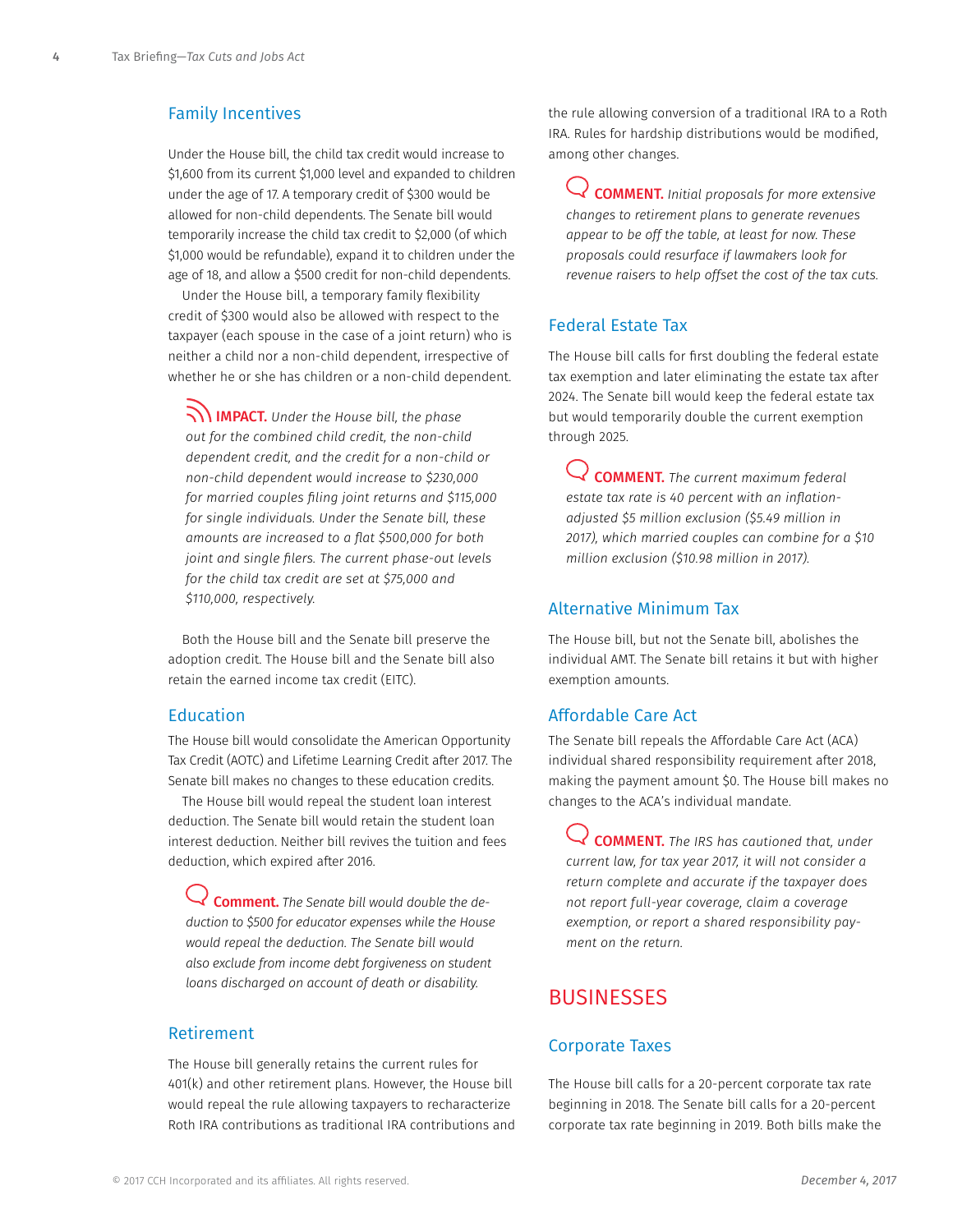new rate permanent. The maximum corporate tax rate currently tops out at 35 percent.

COMMENT. *Although the current maximum corporate tax rate is 35 percent, many corporations now pay an effective tax rate that is considerably less.*

COMMENT. *Shortly after the Senate passed its version of HR 1, President Trump appeared to signal being open to a 22 percent corporate tax rate.*

Under the House bill, the 80-percent and 70-percent dividends received deductions under current law are reduced to 65-percent and 50-percent, respectively. Under the House bill, the alternative minimum tax (AMT) on corporations would be repealed. The Senate bill would retain it.

#### Business Tax Benefits

A number of proposed changes to various business incentives are in the House bill and Senate bill. Chief among them is bonus depreciation and Section 179 expensing.

#### Bonus Depreciation

Both the House and Senate would increase bonus depreciation to 100 percent but for different time frames. Under the House bill but not the Senate bill, used property with first-use by the taxpayer, as well as new property, would now qualify. The Senate bill adds qualified film, television and live theatrical productions to the list of qualifying property.

IMPACT. *The bonus depreciation rate has fluctuated wildly over the last 15 years, from as low as zero percent to as high as 100 percent. It is often seen as a way to incentivize business growth and job creation.* 

## Vehicle Depreciation

The Senate bill would raise the cap placed on depreciation write-offs of business-use vehicles. The new caps would be \$10,000 for the first year a vehicle is placed in service (up from a current level of \$3,160); \$16,000 for the second year (up from \$5,100); \$9,600 for the third year (up from \$3,050); and \$5,760 for each subsequent year (up from \$1,875) until costs are fully recovered. (No additional accommodation appears to be made, however, for added first-year bonus depreciation, which is currently capped at \$8,000.)

## Section 179 Expensing

The House bill would also enhance Section 179 expensing, raising it from the current \$500,000 level with a \$2 million phase-out threshold to \$5 million and \$20 million thresholds, respectively. The Senate version would increase the maximum Section 179 expensing to \$1 million, with a \$2.5 million phase-out threshold, but would be permanent.

IMPACT. *Although the differences between bonus depreciation and Section 179 expensing would now be narrowed if both offer 100-percent write-offs for new or used property, some advantages/disadvantages for each would remain. For example, Section 179 property is subject to recapture if business use of the property during a tax year falls to 50 percent or less; but Section 179 is allows a taxpayer to elect to expense only particular qualifying assets within any asset class.*

## Deductions and Credits

Numerous business tax preferences would be eliminated after 2017 under the House and Senate bills. These include the Code Sec. 199 domestic production activities deduction, non-real property like-kind exchanges, and more. Additionally, the rules for business meals would be revised.

The House bill leaves the research and development credit in place, but requires five-year amortization of research and development expenditures. The Senate bill generally tracks the House bill. The Senate bill, but not the House bill, provides a temporary credit for employers paying employees on family and medical leave.

#### Interest Deductions

Both the House bill and Senate bill would cap the deduction for net interest expenses generally at 30 percent of adjusted taxable income, among other criteria. Exceptions would exist for small businesses, with the House exempting from the rules businesses with average gross receipts of \$25 million or less and the Senate setting the exemption at less than \$15 million during the three preceding years.

IMPACT. *This provision is an attempt to "level the playing field" between businesses that capitalize through equity and those that borrow.*

## Pass-Through Businesses

Currently, owners of partnerships, S corporations, and sole proprietorships – as "pass-through" entities – pay tax at the